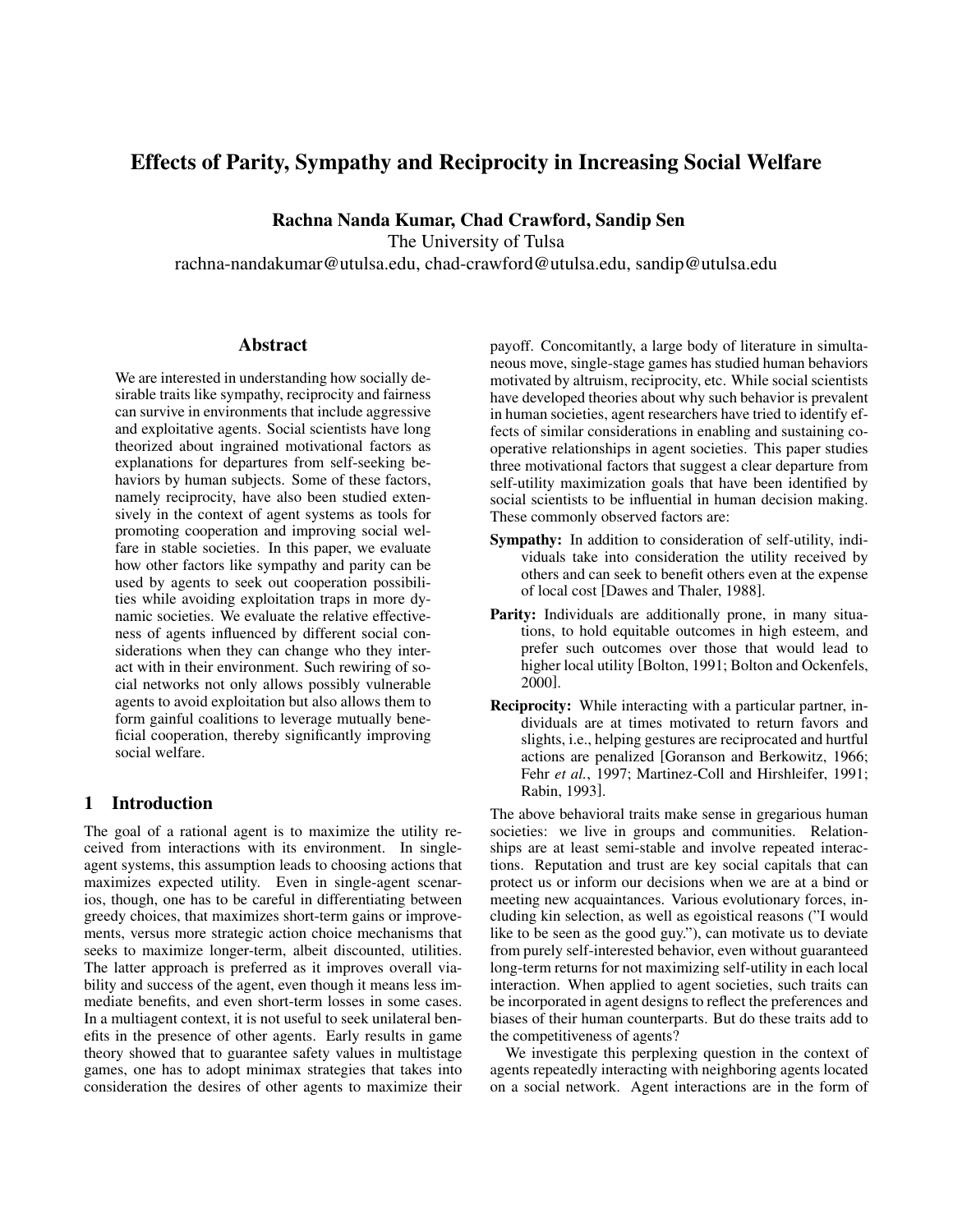stylized games which allow the agents to adopt from simple choices of cooperation and defection, with deterministic payoffs for each possible outcome known a priori to all parties. Agents can recollect interaction outcomes with past partners and current neighbors. In addition, agents can choose to sever ties with neighbors from whom they receive unsatisfactory interaction utilities and connect with others that are expected to be more rewarding. We populate such societies with both purely self-utility-maximizing agents as well as agents whose decision making is influenced by any one or all of the three motivational factors of sympathy, parity, and reciprocity. We observe the net welfare received by various agent types over a number of interactions and analyze the evolving topology of the network of connections between the agents. We experiment with various heterogeneous agent groups to identify the relative superiority of agent types against each other as well as how they perform when all agent types co-habituate. A number of unintuitive, yet telling, details emerge from these set of experiments: (a) the head-to-head dominance pattern of the agents reveal a cyclic pattern, (b) pure selfishness is selfdefeating, (c) sympathy and parity are even more effective in improving social and individual welfare, (d) how influential ones motivational factor is on one's decision making determines dominant behaviors together with the initial agent type distribution, (e) agents who are influenced by multiple motivational factors are not necessarily better off than others who are motivated by a single factor, and (f) the ability to rewire one's social connections is key to the viability and vibrancy of a dynamic society.

# 2 Related Work

Given the rapid increase in user interest and participation in online social networks, researchers are focusing on understanding how interactions between individuals lead to emergent social structures and phenomena [Barabasi, 2016; Baetz, 2015; David and Jon, 2010], such as as how individuals influence and are influenced by other users they are connected to [Cha *et al.*, 2010]. Other researchers have used agent-based models and simulations to explore how behavioral traits and strategic interaction decisions can influence social network dynamics such as change in topologies [Galán *et al.*, 2011], information flow [Tsang and Larson, 2014], or to characterize the emergence of conventions or norms [Delgado, 2002; Epstein, 2001] or cooperative behavior [Mahmoud *et al.*, 2016]. Some of these projects are formal studies to prove convergence derive rational agent behaviors [Brooks *et al.*, 2011]. Others utilize extensive experimental evaluations to characterize the nature of emerging behaviors and topologies in networks of self-interested agents [Delgado, 2002; Mahmoud *et al.*, 2016; Peleteiro *et al.*, 2014].

Some of these research investigate how the network topology changes based on strategic or exploratory rewiring of connections by agents seeking relationships that produce higher payoffs [Peleteiro *et al.*, 2014]. Interaction between network neighbors are often represented as a stage game [Delgado, 2002; Epstein, 2001], e.g., in studies on emergence of conventions, the chosen stage games are symmetric coordination games with multiple Nash equilibria.

The behavioral traits of sympathy, parity and reciprocity has been inspired by a study involving human subjects [Güth and Yaari, 2004] on the Prisoners Dilemma game [Roth, 1995]. The basic premise of the paper is that people do not necessarily try to maximize their own payoff from interactions with others. Other motivational forces, that takes into consideration the payoffs received by interaction partners, have been repeatedly observed to have key influence on human decision making. As a result researchers have found notable departures of human actors from self-seeking behaviors [Dawes and Thaler, 1988; Sally, 1995]. While some researchers have observed considerations of *parity* or *inequality aversion* when a user is in a disadvantageous position, others have found its use in situations without power imbalance [Bolton, 1991; Bolton and Ockenfels, 2000]. Sympathy, which suggests the ability to put oneself in the position of one's partner, has been traditionally used to explain cooperative behavior that cannot be rationalized by self-interest [Dawes and Thaler, 1988]. Social scientists have devoted considerable attention to a somewhat extreme and paradoxical form of sympathy, *altruism*, where benefits to others is given exclusive consideration [Badhwar, 1993; Day and Taylor, 1998; Krebs, 1970; Schmitz, 1993; Taylor, 1992]. Reciprocity [Goranson and Berkowitz, 1966], i.e., the desire to do to others as they do to you or applying *measure for measure*, has also been recognized as a driving force behind human decision making [Fehr *et al.*, 1997; Martinez-Coll and Hirshleifer, 1991; Rabin, 1993].

Guth and Yaari [Güth and Yaari, 2004] attempt to explain human considerations of sympathy, parity and reciprocity when departing from self-seeking behavior. In contrast, they try to characterize scenarios where consideration of partner payoffs can maximize utility for self-seeking autonomous agents, trying to maximize cumulative interaction payoffs from their partners. Social networks where an agent's utility depended on their neighbors payoffs have been studied in the context of social choice [Salehi-Abari and Boutilier, 2014]. The focus of this work is on better social choice mechanisms rather than the viability of individual agent types as is the case in our work. Various computational approaches have studied a certain form of reciprocity, mimicking opponent's past action, in promoting cooperation in repeated game scenarios and in multiagent societies [Ferriere and Michod, 1996; Sen, 1996; de Vos and Zeggelink, 1994]. In this paper, a more strategic form of reciprocity is used that takes into consideration partner payoffs to determine strategy. More specifically, a unified computational framework for decision making, that incorporates sympathy, parity, and reciprocity considerations, together with payoff to self, is used to select actions. To the best of our knowledge, such unified treatment has not been attempted before.

# 3 Model

This section describes the game scenario used in this paper to represent the interaction between two players, the player types and strategic decision making framework, including actions for rewiring social network connections. The agents (players) are situated on a social network, where each agent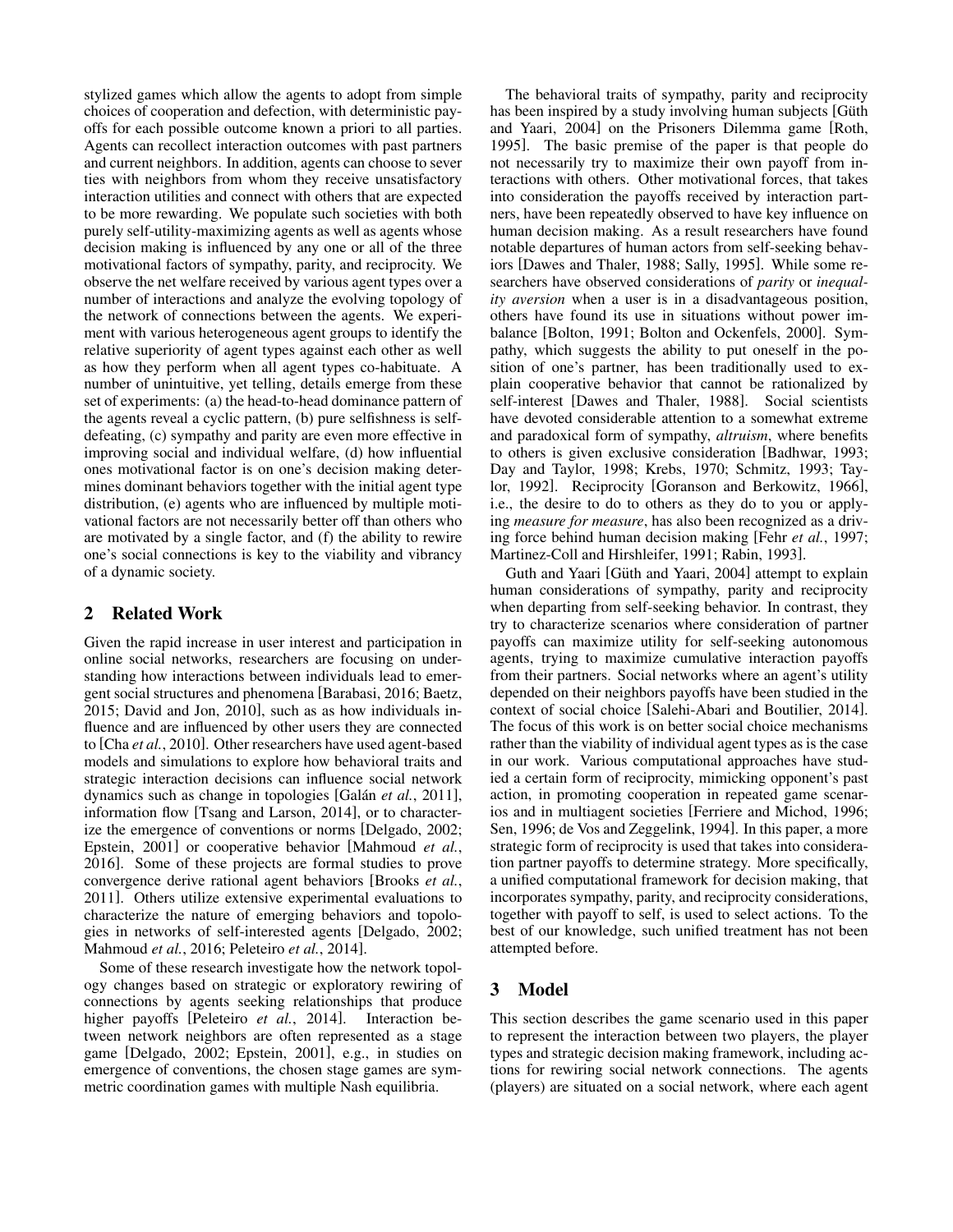|   | C             | D             |
|---|---------------|---------------|
| C | (5, 5)        | $(-0.1, 5.1)$ |
| D | $(5.1, -0.1)$ | (0, 0)        |

Figure 1: Raw Payoffs in a Prisoner's Dilemma game.



Figure 2: Raw Payoffs in a Battle of Sexes game.

corresponds to a node and edges connect agents to other agents they can interact (play) with. The starting topology of the network is a *small world network.* [Watts and Strogatz, 1998]. A simulation run consists of repeated interactions of players over multiple iterations until a stable state is reached, i.e., no further changes in the network topology.

#### 3.1 Game

The games used in this paper are based on sequential variants of the Prisoner's Dilemma and Battle of Sexes games. The Prisoner's Dilemma payoff matrix for two interacting agents is presented in Figure 1, where  $\alpha > 0$ ,  $\epsilon > 0$  and  $\alpha >> \epsilon$ . The first value of each pair,  $x$ , is the row (first) player's pay off and the second value,  $y$ , is the column (second) player's pay off. Similarly, the payoff matrix for the Battle of Sexes is presented in Figure 2. The players move in turns: in this two-player, two-action game, the first player's strategy choice is visible to the second player when it chooses its action.

The utility to an agent for a particular outcome depends on the payoff of both players as the players are not only selfseeking but are also influenced by sympathy, parity and reciprocity considerations. The utility of a player who receives a payoff x when the other player receives a payoff of  $y$  from an interaction is calculated as

$$
u_w(x,y) = w_m x + w_s y - w_p |x - y| + w_r (\mathcal{C} \rho_c y - (1 - \mathcal{C}) \rho_d y)
$$

where,  $C = 1$  when the other player cooperates and  $C = 0$ when the other player defects,  $\rho_c$  and  $\rho_d$  are the fraction of the other player's payoff used by a reciprocative player when the second player cooperates and defects respectively.

We define an agent type,  $\tau$ , as a vector of four parameters:

$$
\tau = \langle w_s^{\tau}, w_p^{\tau}, w_r^{\tau}, w_{me}^{\tau} \rangle.
$$

where the four parameters represent the relative influences of sympathy, parity, reciprocity and selfishness, respectively, on the agent. The weights normalize the influences on utility, i.e.,  $w_s + w_p + w_r + w_{me} = 1$ . We experimented with five types of agents; the corresponding weight vectors are presented in Table 1. The Utility matrix for each of these player types for each of the outcomes is presented in Table 2, as an example, for the Prisoner's Dilemma game.

|             | $\vee$ sympathy | $W_{parity}$ | $W_{reciprocity}$ | $W_{me}$ |
|-------------|-----------------|--------------|-------------------|----------|
| Sympathy    |                 |              |                   | 0.5      |
| Parity      |                 | ().)         |                   | 0.5      |
| Reciprocity |                 |              | 0.5               | 0.5      |
| Selfish     |                 |              |                   |          |
| Mixed       | 25              | ⊇ 25         |                   |          |

Table 1: Weight vectors of each of the four agent types.

|                               | CC | CD.     | DС     | DD |
|-------------------------------|----|---------|--------|----|
| Sympathy                      |    | 5.1     | $-0.1$ |    |
| Parity                        |    | $-5.3$  | $-0.1$ |    |
| Selfish                       |    | $-0.1$  | 5.1    |    |
| Reciprocity $\rho_c = \rho_d$ | 10 | $-5.2$  |        |    |
| Reciprocity $\rho_c > \rho_d$ | 10 | $-2.65$ |        |    |

Table 2: Utility to different player types for all possible game outcomes (first and letter in an outcome corresponds to the strategy choice of the first and second player respectively).

## 3.2 Types of players

Selfish: A player whose utility depends on only its own payoff when deciding how to play with another player:  $w_{me}$ =1 and all other factors are assigned 0 weight.

Sympathy: A player whose utility is improved by an increase in the opponent's payoff. We use  $w_{me} + w_s = 1$  and  $w_r = w_p = 0$ . For most experiments,  $w_{me} = w_s = 0.5$ , making Sympathy's weight vector  $(0.5, 0, 0, 0.5)$ .

Parity: A player that not only considers its own payoff but also tries to minimize the inequality in the payoffs between the two players:  $w_{me} + w_p = 1$  and  $w_s = w_r = 0$ . For most experiments,  $w_{me} = w_p = 0.5$  and hence the Parity type's weight vector is  $\langle 0, 0.5, 0, 0.5 \rangle$ .

Reciprocity: A player that includes reciprocative consideration of the opponent's past strategy choice to determine its utility:  $w_{me} + w_r = 1$  and  $w_s = w_p = 0$ . For most experiments,  $w_{me} = w_r = 0.5$  and hence the Reciprocity type's weight vector is  $(0, 0, 0.5, 0.5)$ . If the opponent cooperates (resp. defects), the reciprocative player adds (resp. subtracts)  $w_r \rho_c$  (resp.  $w_r \rho_d$ ), of the other player's payoff to its payoff. We use two types of reciprocative players:

• *Strict Reciprocative* agents add or subtract the same percentage of the other player's pay off to compute its utility (we use  $\rho_c = \rho_d = 1$ ), and

• *Considerate Reciprocative* agents are less harsh to the opponent: given a uniform prior over opponent strategies, the player chooses cooperation over defection. Now

$$
EU[C] = \alpha(1 + \rho_c - \rho_d) - \epsilon(1 + \rho_d),
$$

$$
EU[D] = \alpha + \epsilon(1 - \rho_c).
$$

For a considerate reciprocative player,  $EU[C] \geq EU[D],$ i.e.,  $\rho_c - \rho_d > \frac{2\epsilon}{\alpha + \epsilon}$ . For  $\alpha = 5, \epsilon = 0.1, \rho_c - \rho_d \ge 0.039$ .

Mixed: Finally, we envision a player who assigns equal weight to all influence factors: their own payoff, the other player's payoff, the difference in the two players' pay offs and the other player's strategy. Hence, the mixed player type is described by the weight vector  $(0.25, 0.25, 0.25, 0.25)$ .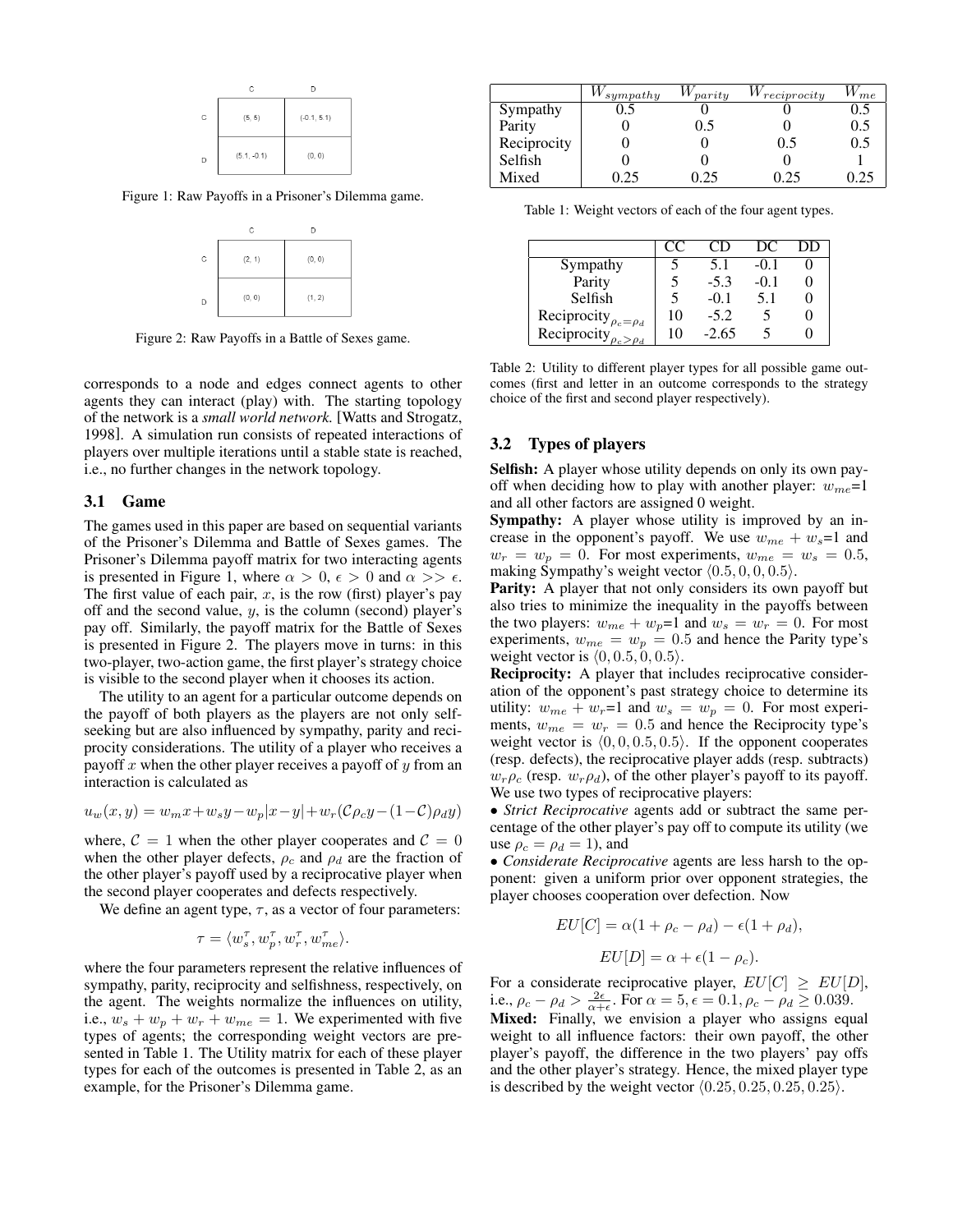#### 3.3 Strategy decision

Every time a player interacts with another player, it records the other player's strategy and uses this historical record the next time it interacts with the same player to estimate the probability the other player cooperates or defects. Suppose, an opponent is observed to have cooperated  $t_c$  times and defected  $t_d$  times with this player. Then the next interaction with this player, it assumes that the player will cooperate with a probability,  $P_c = t_c/(t_c+t_d)$  and defects with a probability,  $P_d = t_d/(t_c + t_d).$ 

The strategy chosen by a player, when making the first move, depends on its expected utility value of pay off for cooperating,  $EU[C]$ , and defecting,  $EU[D]$ , given the expected move of its opponent, and is calculated as follows:

$$
EU[C] = P_c u(CC) + P_d u(CD),
$$
  

$$
EU[D] = P_c u(DC) + P_d u(DD).
$$

If the player is the second player, then its expected utility for its actions is calculated from its utility value for corresponding outcomes because the opponent's strategy is already known. So the utility for the second player is calculated as  $EU[C] = u(CC)$  or  $EU[D] = u(DC)$  when the other player cooperates, and  $EU[C] = u(CD)$  or  $EU[D] =$  $u(DD)$ , when the other player defects. A player decides to cooperate when  $EU[C] \geq EU[D]$  and defects otherwise. The raw expected utility that a player has for an interaction is  $EU = \max\{EU[C], EU[D]\}.$ 

#### 3.4 Network and connections

Except for the experiments on pairwise agent interactions, all other networks are initialized using the Watts-Strogatz network small-world generation algorithm [Watts and Strogatz, 1998] with parameters  $n = 4$  and  $p = 0.01$ . The Watts-Strogatz algorithm initially places agents on a ring-structured network where each node has degree  $n$ , and then randomly reconnects each edge on the network with probability p. The parameters for the algorithm were chosen so that the network was well-connected for agents to have flexibility in choosing their neighbors, while still representing a realistic structure. A small-world network was ideal for these experiments since all agents initially have approximately equal influence, and hence forming/destroying connections will be the primary determinant of a user's influence in the network.

After 100 iterations of the interaction stage of the algorithm, each agent is given the choice to connect to a new agent and disconnect from an undesirable, existing neighbor. The motivation behind this process is that by 100 iterations, the agents would have had time to interact with all the types of agents and realize which types of agents will be helpful and which types will hurt them in an interaction, and can thus seek new connections that could replace these "uncooperative" individuals.

During the connection phase, the agent  $a$  requests a recommendation from its "preferred partner," i.e., the neighbor it has the highest expected utility for,  $EU_a$  $\max\{EU[C], EU[D]\}$ , as the first player in the game. This "highest expected utility" is equivalent to a trust value for the agent: the higher the expected utility, the more the agent trusts their partner to play a strategy that is mutually rewarding. The preferred partner agent,  $b$ , recommends another agent  $c$  with the highest expected utility from  $b$  that is not known to  $a$ .  $b$ reports the expected utility it has for  $c$ ,  $EU_c$ , to  $a$ . Agent  $\alpha$  will trust this estimate of  $\alpha$  unless  $\alpha$  has prior experience with c, in which case it will use the information from its prior experience to construct its own expected utility  $EU_c$ .

Following this recommendation stage, a elects to form a new connection with this neighbor if and only if the reported expected utility by b, is higher than the connection cost parameter Γ. The connection cost is the cost of forming or maintaining social relationships on the network. It can be interpreted as an "cognitive load" on the agent, such that interactions with others only pay dividends when the reward outweighs than the cognitive cost.

Disconnecting works as follows: after each interaction phase, each agent is given the choice to disconnect from their "least preferred" partner, d. If  $EU_d \leq \Gamma$ , the the agent will disconnect from this partner. Otherwise, the agent will keep all the connections they currently have.

### 4 Results

Unless otherwise stated, all games have been simulated with 100 agents for 250 iterations, allowing re-wiring after 100 iterations. Games were run for higher number of iterations and agents as well but lack of change in the results and better performance resulted in choosing these parameters as the standard.

The results of the Prisoner's Dilemma game are presented in greater depth as the Battle of Sexes game was used primarily as a means to compare and contrast the results obtained with the Prisoner's Dilemma game to those in a different domain.

#### 4.1 Pairwise interactions in one-on-one games

It is important to understand the convergence in players' strategies in repeated binary interactions, because those equilibrium strategy profiles will also be observed across the population when agents repeatedly interact with their neighbors on a social network. Convergence here refers to a Nash equilibrium, that is a state where each player has chosen a strategy that maximizes EU based on their observed distribution of action choices of the other player. The corresponding convergence strategies for Strict reciprocity and Considerate reciprocity are shown in Figure 3. The convergence strategy profile for Considerate Reciprocity agents differed from the other case only in the following ways: Reciprocity to Parity is CC instead of DD, Reciprocity to Sympathy is CC instead of DC, and Reciprocity to Reciprocity is CC instead of DD.

#### 4.2 Pairwise interactions in larger groups

To understand the nature of pairwise interactions on social networks, a group of 50 agents of one type are played against another group of 50 agents of another type. To observe which group (multiple players of one type) does better than the other, two groups of every type pair were played against each other and the average payoffs were recorded. The difference in this simulation from the two player simulation is that here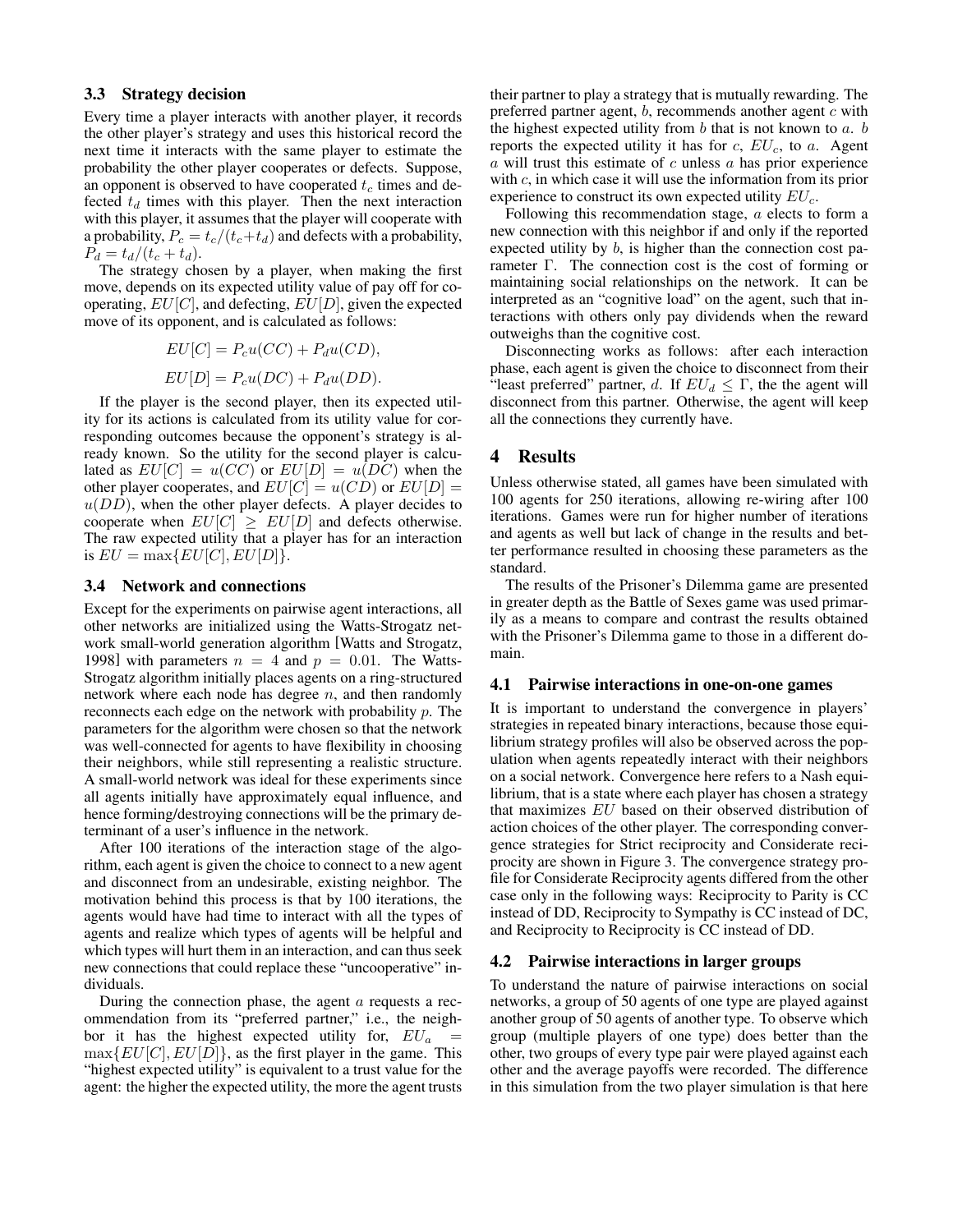

(a) Strict Reciprocity case



(b) Considerate Reciprocity case

Figure 3: Equilibrium strategies with Strict Reciprocity

not only can a player interact with a player of the other type but it can also interact with other players of its own type.

For the Prisoner's Dilemma game, these simulations showed that there was a cyclic pattern in the dominance order of agent types in terms of who received the higher payoff in these head-to-head matches. Strict reciprocative players tied with parity and selfish players, all 3 types having an equal payoff when played against each other. However, parity and strict reciprocative agents performed worse than sympathy in pairwise interactions, while selfish agents performed better than sympathetic (see Figure 4 (top)). In the case where reciprocative players were considerate, sympathetic players performed rather poorly, only dominating the parity agents (causing a cyclic pattern with selfish, parity and sympathy agents). Considerate reciprocative agents performed best in this case, receiving a higher payoff than all the other types of agents (see Figure 4 (bottom)).



Figure 4: Prisoner's Dilemma: Dominance pattern in Head-to-Head interactions for Strict Reciprocity (top) and Considerate Reciprocity (bottom)

#### Strict reciprocity:

Reciprocity, parity and selfish players perform the same because they all converge to Defect-Defect strategy profiles, which gives 0 payoffs. This happens because all three types have  $E[U(x)_d] > E[U(x)_c]$  as a first player and hence defects for the first move in the game. Also, as the second player, all three types defect as a response to the first player defecting. Defect-Defect is then the equilibrium strategy profile which results in a payoff of 0 for all parties involved.

Sympathy, on the other hand, always cooperates regardless the other player's strategy. Therefore, it converges to a state of CC with parity, reciprocity and other sympathy players. All three of these groups cooperate as second players in response to a first player cooperating. The reason reciprocity and parity converge to this state instead of defecting with sympathy is that for both  $U_{DC} < U_{CC}$ . Sympathy receives a higher payoff because it can additionally cooperate with other sympathy players and receive a higher payoff than what parity and reciprocity receive for interacting with their own types (0 payoffs from Defect-defect outcomes).

#### Considerate reciprocity:

The only difference here is that reciprocity performs better than parity and selfish players because considerate reciprocity players cooperate as the first player. In a group with parity players, the reciprocity players have CC outcome with themselves and CC with parity players, whereas parity players will have DD outcomes with themselves and with reciprocity players, thus receiving a lower payoff than reciprocity. When interacting with selfish players, reciprocity initially tries to cooperate, but chooses to defect when they find the selfish always defect. This way the only payoffs received apart from 0 payoff is when reciprocity interact with their own type and hence receive a higher payoff than selfish players. With sympathy players, the two types perform equally well because they CC with players of the same kind and the other kind.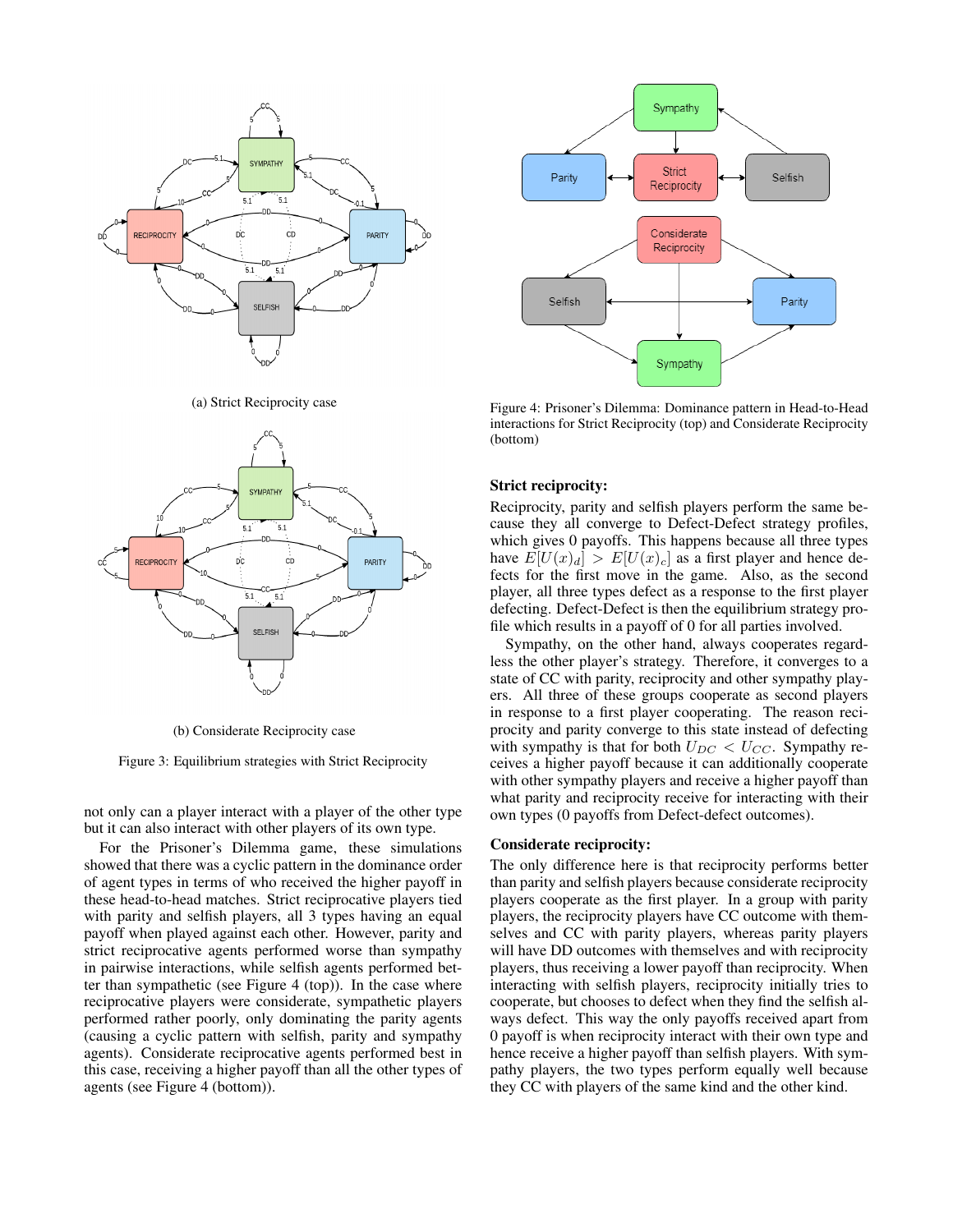

Figure 5: Battle of Sexes: Dominance pattern in Head-to-Head interactions for Strict Reciprocity (left) and Considerate Reciprocity (right)

In terms of the Battle of Sexes game, for both Strict reciprocity and Considerate reciprocity, selfish and parity agents performed worst with selfish outperforming parity. The difference lies in the fact that sympathy underperformed to Strict reciprocity but outperformed Considerate reciprocity, as shown in Figure 5. It is clear to see that the head-to-head dominance patterns for the two games differ drastically, not only in terms of order but also in terms of the structure of the dominance pattern as there are no cyclic patterns seen in the Battle of Sexes game.

### 4.3 Heterogeneous communities

To reflect a more realistic social network, where players of all types interact, we now evaluate social networks with all the agent types presented above.

Populations of Sympathetic, Strict Reciprocating, Parity and Selfish agents: When a social network contains equal distributions of each of these four groups, there is a clear order of dominance seen for the Prisoner's Dilemma game, as shown in Figure 6 (left). The degrees of each agent type reveals whom they interact with and why they gain such payoffs. For sake of conciseness, Figure 7 shows only the total degrees of each agent type. It can be seen that Sympathy agents have the highest degree while Selfish the lowest and despite this Selfish agents perform better than Parity and Reciprocity. The reason behind this is, although all agents try to cut off all connections except those with Sympathy, the Selfish agents stand to gain a higher payoff in each interaction with Sympathy agents. Strict Reciprocative agents also gain higher than Parity agents in interactions with Sympathy agents but they lose out by remaining connected to some Reciprocative agents.

Populations of sympathetic, considerate reciprocating, parity and selfish agents: The dominance pattern of these 4 groups can be seen in Figure 6 (right). It is similar to the case with Strict Reciprocity except that, here, Considerate Reciprocity outperforms Sympathy agents. Such dominance ca be attributed to the fact that Considerate Reciprocity players here unlike in the case of Strict Reciprocity, gain a high



Figure 6: Prisoner's Dilemma: Dominance pattern for Heterogeneous communities with Strict Reciprocity (left) and Considerate Reciprocity (right)



Figure 7: Prisoner's Dilemma: Average degree of agent type

payoff when they interact with themselves. This added to the payoffs received when interacting with Sympathy players results in them gaining the highest the payoffs compared to all other three types of agents.

The dominance patterns for both the above cases in the Battle of Sexes domain is presented in Figure 8. The change in domain results in a complete change in the dominance pattern, where Sympathy consistently performs the best and Parity performs the worst across both cases of Reciprocity in the Battle of Sexes game.

#### Mixed agents in heterogeneous communities

A heterogeneous community with mixed agents was simulated to test how their payoffs compared with that of other types of agents. In the case of strict reciprocative agents in the community, the dominance order observed before inserting mixed agents was changed: the selfish agents now receive the lowest pay off. In the case of considerate reciprocative agents, however,the dominance order that was observed before inserting mixed agents was maintained with the Mixed agents perform almost as well as the Reciprocity agents.

In the Battle of Sexes domain, the order of dominance with Strict and Considerate Reciprocity remained the same except that the Mixed agent performed the second best in both cases, constantly outperforming Parity, Selfish and Reciprocity agents while being dominated by Sympathy.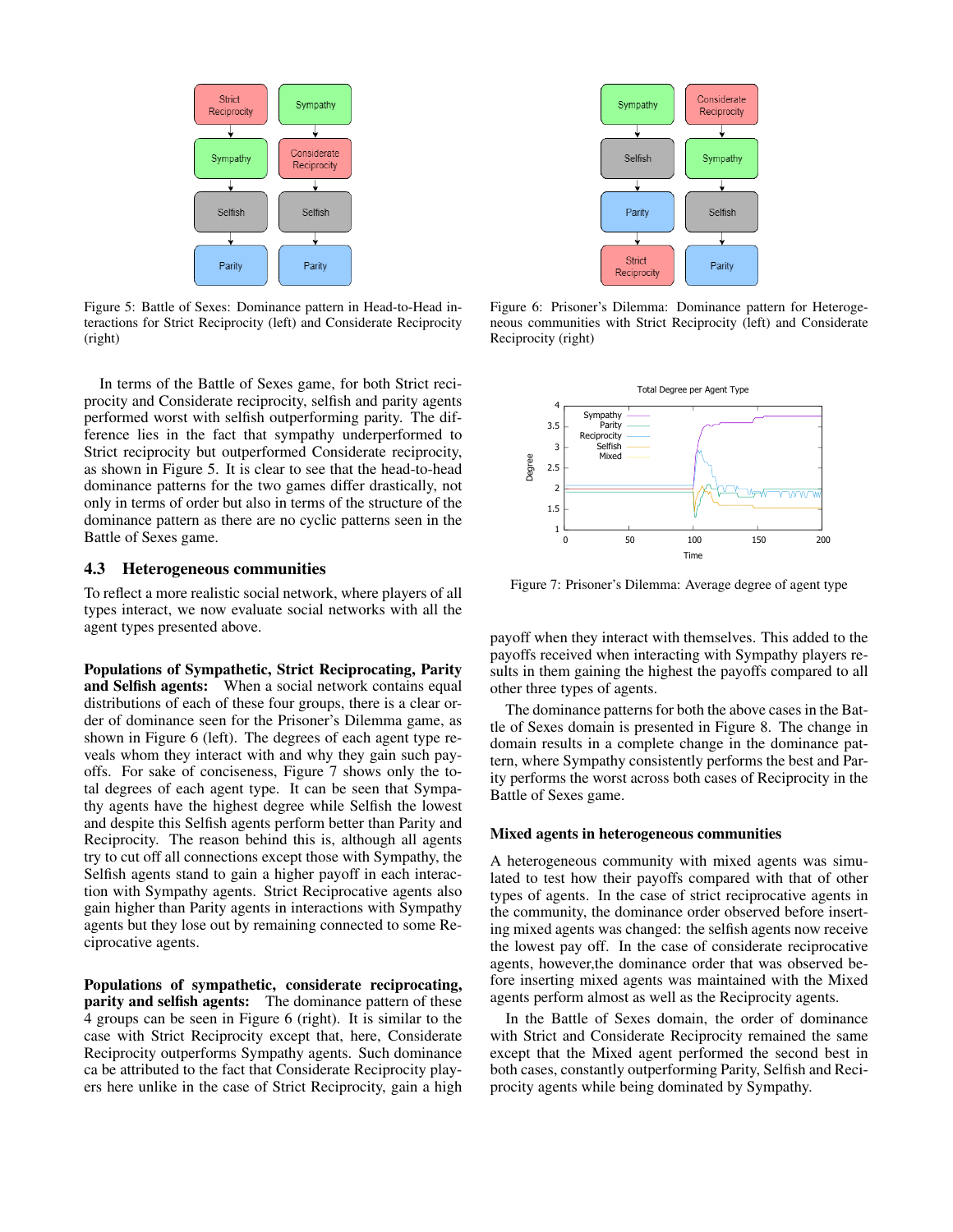

Figure 8: Battle of Sexes: Dominance Pattern for Heterogeneous communities with Strict Reciprocity (left) and Considerate Reciprocity (right)

### 4.4 Effect of connection cost on network topology

The connection cost has a significant impact on the topology of the network. Figure 9 shows the resultant topologies for different connection costs. The green, red, blue and black nodes correspond to Sympathy, Reciprocity, Parity and Selfish agents respectively. A green edge represents a CC outcome, a red edge represents a DD outcome, a blue edge represents a DC outcome, and a black edge represents a CD outcome.

The topology becomes sparse with higher connection cost (see Figure 9). This is due to the fact that the players break off connections with opponent players when their  $EU[C]$  or  $EU[D]$  is lower than the connection cost. Increasing the connection cost reduces their tolerance for remaining connected to opponent players providing lower utilities.

# 5 Conclusion and Future Work

This work models utility-maximizing agents that adjust their perception of raw payoff based on three internal motivational factors: *sympathy*, *parity* and *reciprocity*. The addition of these considerations to agents' utility calculations reflect aspects of human biases in real-world interactions.

When agents are interacting and forming new relationships on a social network, interesting network dynamics emerge. Head-to-head comparisons of individual agent types reveal a cyclic dominance pattern. Under many configurations, purely selfish strategy proves to be counter-productive, and can actually underperform to other agent types. Sympathetic, parity and reciprocating agents all increase social and individual welfare to varying degrees under different configurations. Furthermore, agents that mix all three motivational factors with selfishness, generally have higher levels of individual and social welfare impact as compared to agent types with only a single personality trait.

The connectivity of a population is strongly dependent on the cost of forming and maintaining social network connections. Agent types can help improve the connectivity of a population, e.g., sympathetic agents often connect agents of many different types when the connection cost is high.

These conclusions are seen to be valid across not only in the Prisoner's Dilemma game but also the Battle of Sexes



Figure 9: Topologies for increasing connection cost from (a) to (d): (a) Connection  $cost = -0.05$ , (b) Connection  $cost = 1$ , (c) Connection  $cost = 3.5$ , (d) Connection  $cost = 5$ .

game. It will be interesting to observe how these conclusions will translate to sequential interaction scenarios, such as the *Investment Trust Game* [McCabe *et al.*, 2001; Berg *et al.*, 1995], when an agent's perception of their utility are influenced by sympathetic, reciprocative or parity considerations.

Future work for this paper involves development of formal predictions of emergent configurations given initial population type distributions and other system parameters like network topology and connection cost. Another fruitful research avenue would be to identify agent types that can be introduced into a population to reach desirable network configurations. Some examples of such "social network engineering" include introducing agents into a selfish population to incentivize cooperative behavior or "toughening up" a population of sympathetic agents to avoid manipulation from malicious selfish agents.

### References

- [Badhwar, 1993] N.K. Badhwar. Altruism versus selfinterest: sometimes a false dichotomy. *Social Philosophy & Policy*, 10(1):90–117, 1993.
- [Baetz, 2015] Oliver Baetz. Social activity and network formation. *Theoretical Economics*, 10(2):315–340, 2015.

[Barabasi, 2016] A.L. Barabasi. *Network Science*. 2016.

[Berg *et al.*, 1995] Joyce Berg, John Dickhaut, and Kevin McCabe. Trust, reciprocity, and social history. *Games and Economic Behavior*, 10(1):122 – 142, 1995.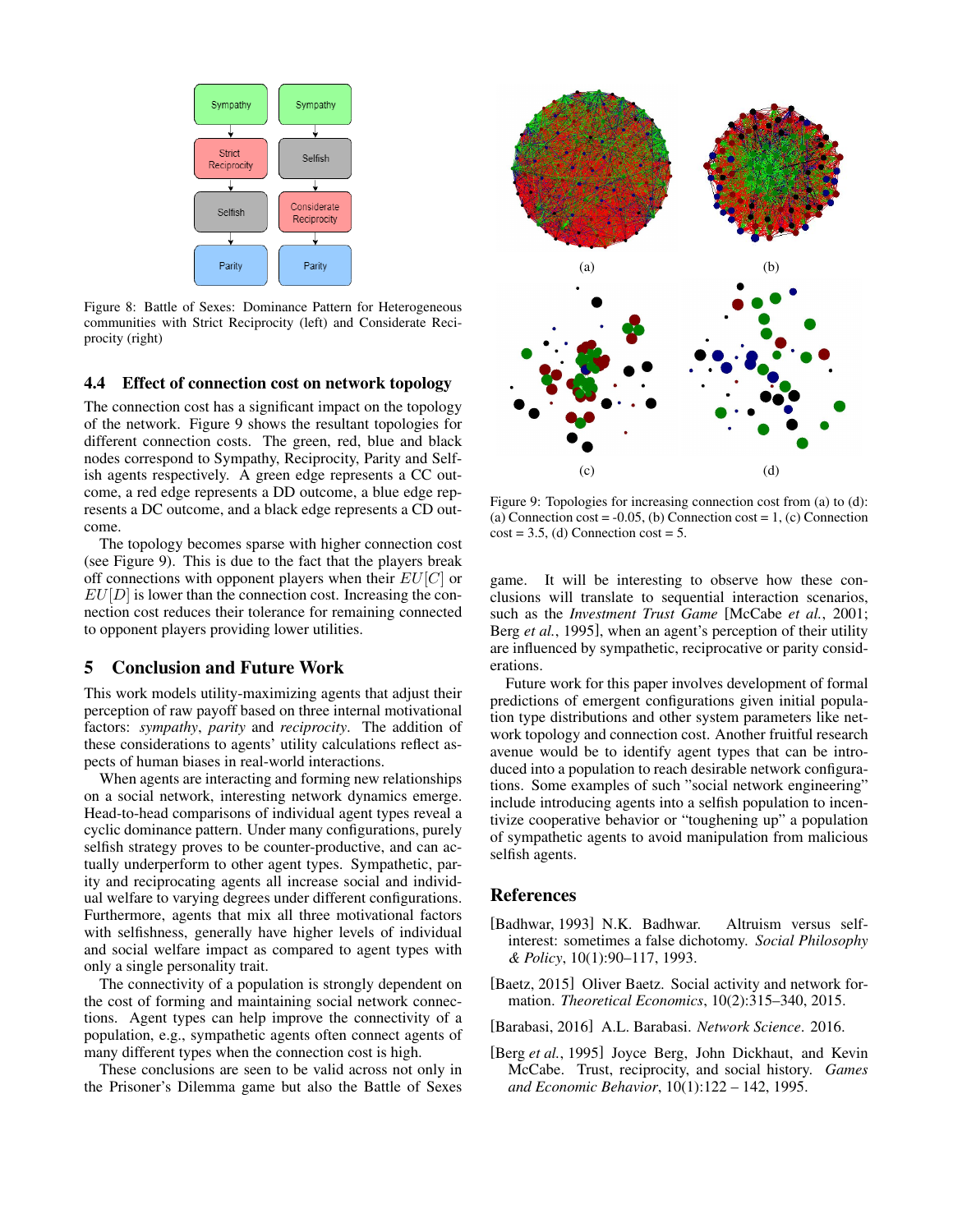- [Bolton and Ockenfels, 2000] Gary E Bolton and Axel Ockenfels. ERC: A theory of equity, reciprocity, and competition. *American economic review*, pages 166–193, 2000.
- [Bolton, 1991] Gary Bolton. A comparative model of bargaining: Theory and evidence. *American Economic Review*, 81(5):1096–136, 1991.
- [Brooks *et al.*, 2011] Logan Brooks, Wayne Iba, and Sandip Sen. Modeling the emergence and convergence of norms. In *IJCAI*, pages 97–102, 2011.
- [Cha *et al.*, 2010] Meeyoung Cha, Hamed Haddadi, Fabrício Benevenuto, and Krishna P. Gummadi. Measuring user influence in twitter: The million follower fallacy. In *in ICWSM '10: Proceedings of international AAAI Conference on Weblogs and Social*, 2010.
- [David and Jon, 2010] Easley David and Kleinberg Jon. *Networks, Crowds, and Markets: Reasoning About a Highly Connected World*. Cambridge University Press, New York, NY, USA, 2010.
- [Dawes and Thaler, 1988] Robyn M. Dawes and Richard H. Thaler. Anomalies: Cooperation. *Journal of Economic Perspectives*, 2(3):187–197, September 1988.
- [Day and Taylor, 1998] Troy Day and Peter D. Taylor. The evolution of temporal patterns of selfishness, altruism, and group cohesion. *The American Naturalist*, 152(1):102– 113, July 1998.
- [de Vos and Zeggelink, 1994] H. de Vos and E. Zeggelink. The emergence of reciprocal altruism and group-living: an object-oriented simulation model of human social evolution. *Social Science Information*, 33(3):493–517, 1994.
- [Delgado, 2002] Jordi Delgado. Emergence of social conventions in complex networks. *Artificial Intelligence*,  $141(1-2):171-185$ , Jan 2002.
- [Epstein, 2001] Joshua M. Epstein. Learning to be thoughtless: Social norms and individual computation. *Computational Economics*, 18(1):9–24, 2001.
- [Fehr *et al.*, 1997] Ernst Fehr, Simon Gächter, and Georg Kirchsteiger. Reciprocity as a contract enforcement device: Experimental evidence. *Econometrica: journal of the Econometric Society*, pages 833–860, 1997.
- [Ferriere and Michod, 1996] Regis Ferriere and Richard E. Michod. The evolution of cooperation in spatially heterogeneous population. *The American Naturalist*, 147(5):692–718, 1996.
- [Galán *et al.*, 2011] José M. Galán, Maciej M. Łatek, and Seyed M. Mussavi Rizi. Axelrod's metanorm games on networks. *PLOS ONE*, 6(5):1–11, 05 2011.
- [Goranson and Berkowitz, 1966] R.E. Goranson and L. Berkowitz. Reciprocity and responsibility reactions to prior help. *Journal of Personality and Soial Psychology*, 3(2):227–232, 1966.
- [Güth and Yaari, 2004] Werner Güth and Menahem E Yaari. Parity, sympathy and reciprocity. In *Advances in Understanding Strategic Behaviour*, pages 298–313. Springer, 2004.
- [Krebs, 1970] D.L. Krebs. Altruism an examination of the concept and a review of the literature. *Psychological Bulletin*, 73(4):258–302, 1970.
- [Mahmoud *et al.*, 2016] Samhar Mahmoud, Simon Miles, and Michael Luck. Cooperation emergence under resource-constrained peer punishment. In *Proceedings of the 2016 International Conference on Autonomous Agents & Multiagent Systems*, AAMAS '16, pages 900– 908, Richland, SC, 2016. International Foundation for Autonomous Agents and Multiagent Systems.
- [Martinez-Coll and Hirshleifer, 1991] J. Martinez-Coll and J. Hirshleifer. The limits of reciprocity. *Rationality and Society*, 3:35–64, 1991.
- [McCabe et al., 2001] Kevin McCabe, Daniel Houser, Lee Ryan, Vernon Smith, and Theodore Trouard. A functional imaging study of cooperation in two-person reciprocal exchange. *Proceedings of the National Academy of Sciences*, 98(20):11832–11835, 2001.
- [Peleteiro *et al.*, 2014] Ana Peleteiro, Juan C. Burguillo, and Siang Yew Chong. Exploring indirect reciprocity in complex networks using coalitions and rewiring. In *Proceedings of the 2014 International Conference on Autonomous Agents and Multi-agent Systems*, AAMAS '14, pages 669– 676, Richland, SC, 2014. International Foundation for Autonomous Agents and Multiagent Systems.
- [Rabin, 1993] Matthew Rabin. Incorporating fairness into game theory and economics. *The American Economic Review*, 83(5):1281–1302, 1993.
- [Roth, 1995] Alvin E Roth. Introduction to experimental economics'. in (a. kagel and ae roth, eds): Handbook of experimental economics, 1995.
- [Salehi-Abari and Boutilier, 2014] Amirali Salehi-Abari and Craig Boutilier. Empathetic social choice on social networks. In *Proceedings of the 2014 International Conference on Autonomous Agents and Multi-agent Systems*, AAMAS '14, pages 693–700, Richland, SC, 2014. International Foundation for Autonomous Agents and Multiagent Systems.
- [Sally, 1995] David Sally. Conversation and cooperation in social dilemmas: a meta-analysis of experiments from 1958 to 1992. *Rationality and society*, 7(1):58–92, 1995.
- [Schmitz, 1993] D. Schmitz. Reasons for altruism. *Social Philosophy & Policy*, 10(1):52–68, 1993.
- [Sen, 1996] Sandip Sen. Reciprocity: a foundational principle for promoting cooperative behavior among selfinterested agents. In *Proceedings of the Second International Conference on Multiagent Systems*, pages 315–321, Menlo Park, CA, 1996. AAAI Press.
- [Taylor, 1992] P.D. Taylor. Altruism in viscous populations an inclusive fitness model. *Evolutionary Ecology*, 6:352– 356, 1992.
- [Tsang and Larson, 2014] Alan Tsang and Kate Larson. Opinion dynamics of skeptical agents. In *Proceedings of the 2014 International Conference on Autonomous Agents and Multi-agent Systems*, AAMAS '14, pages 277–284,